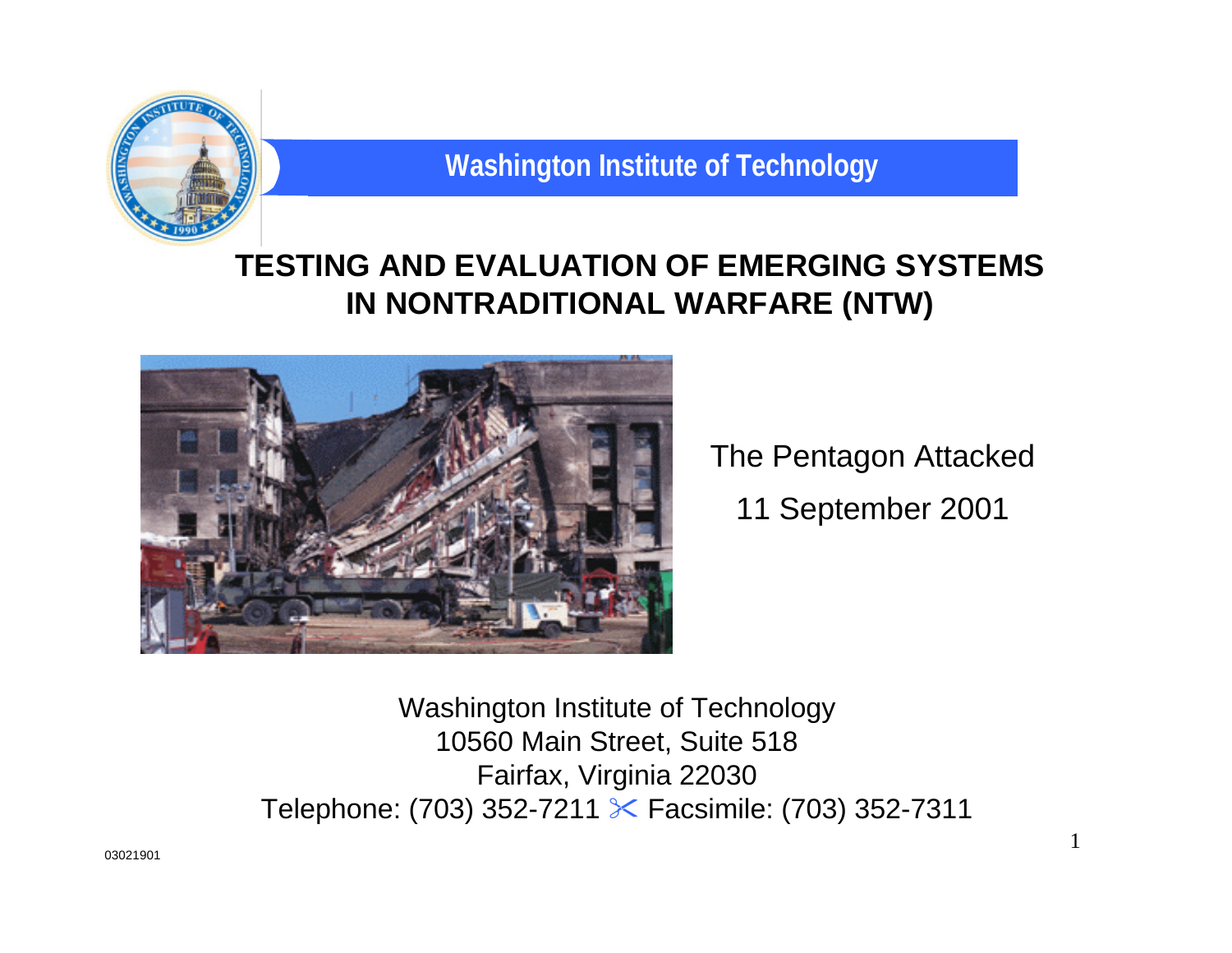

# **T&E OF EMERGING SYSTEMS IN NTW**

#### **AGENDA**

- $\mathscr{A}$  Introduction
- $\mathcal{A}$  Current T&E Needs and Deficiencies
- $\mathscr{A}$  T&E Objectives and Issues
- $\mathcal{A}$  Factors Affecting T&E Initiatives
- *a* Summary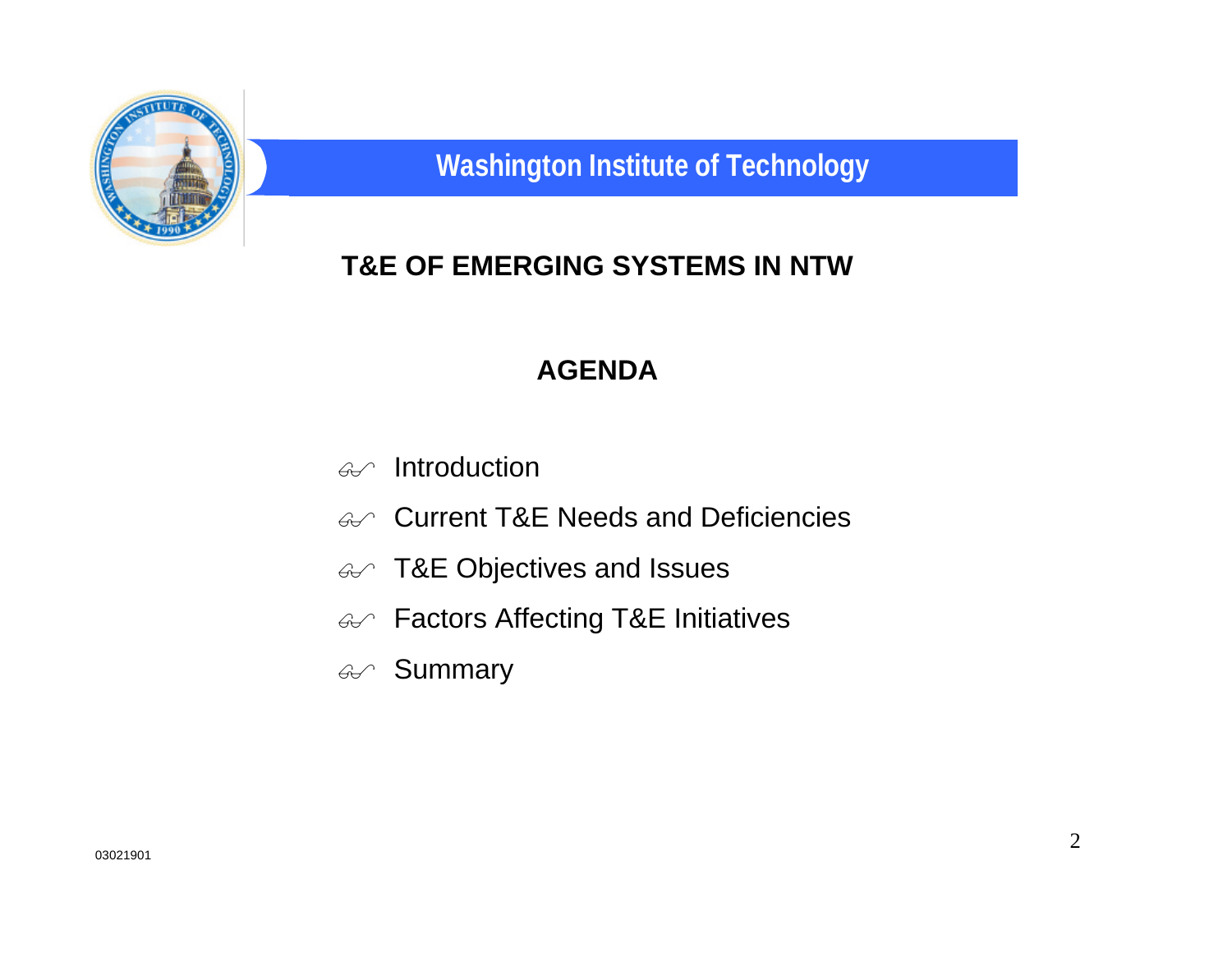

| <b>BRIEFING</b><br><b>PURPOSE</b> | To introduce the implications of emerging threats<br>on test and evaluation initiatives and indicate future<br>parameters needed by M&S to encompass NTW<br>concerns. |
|-----------------------------------|-----------------------------------------------------------------------------------------------------------------------------------------------------------------------|
|-----------------------------------|-----------------------------------------------------------------------------------------------------------------------------------------------------------------------|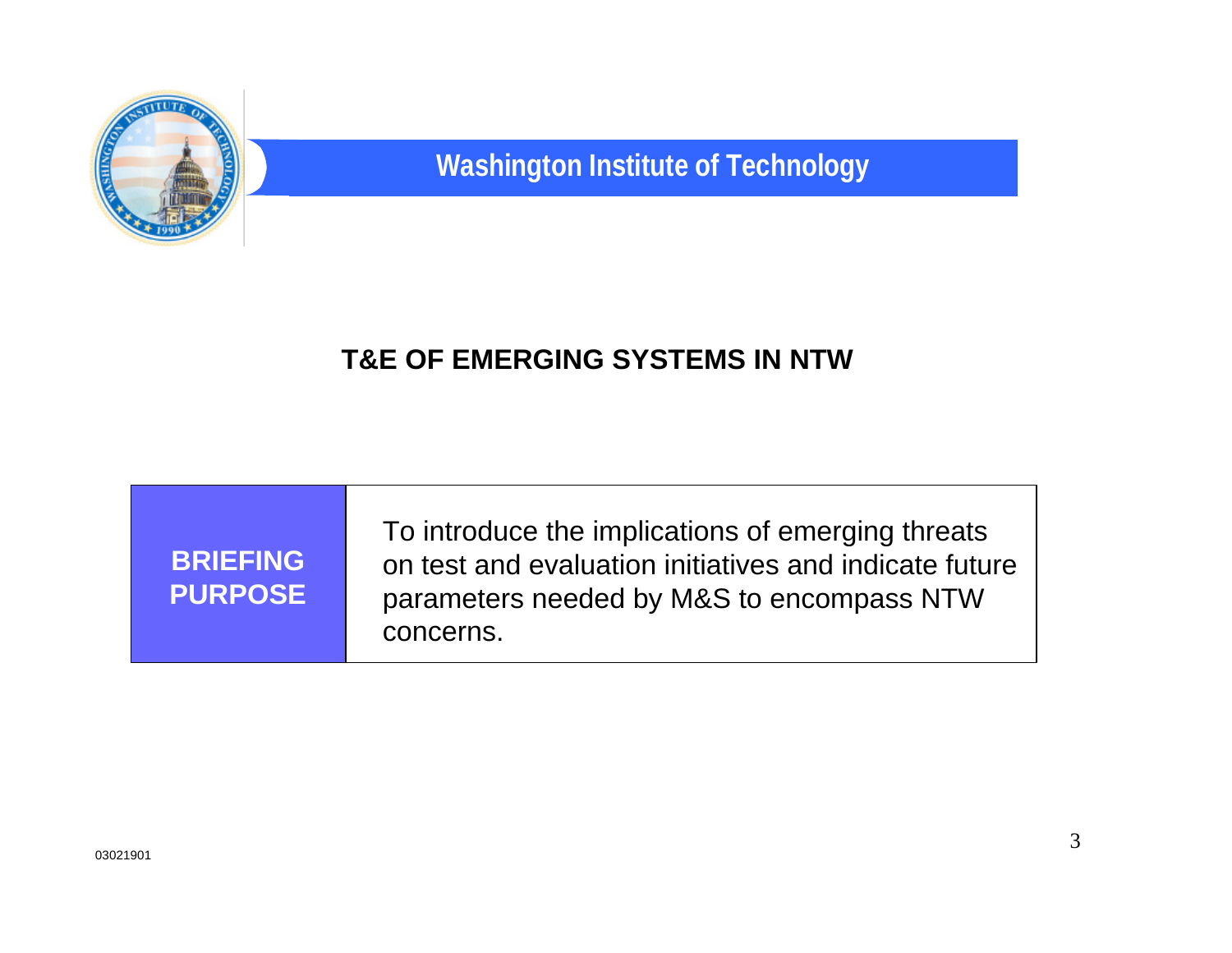

## **CHARACTERISTICS OF NONTRADITIONAL WARFARE (NTW)**

NTW consists of activities involving opposing sides—not organized in conventional manner of structured echelons of forces, weapons, and support systems in use during 20<sup>th</sup> century.

NTW comprises new types of threats from strategic BMs, WMD, electronic warfare, urban and guerrilla operations, mine warfare, and terrorism—perpetrators are often in small groups that are in remote/undisclosed positions.

New threats not effectively countered by conventional means of forces without reshaping tactics, organizations, and technological applications.

Unconventional warfare and asymmetrical warfare terms do not encompass full range of new NTW threats to national security.

NTW drives the need for new types of conflict countermeasures, responses, and systems to meet these nontraditional challenges.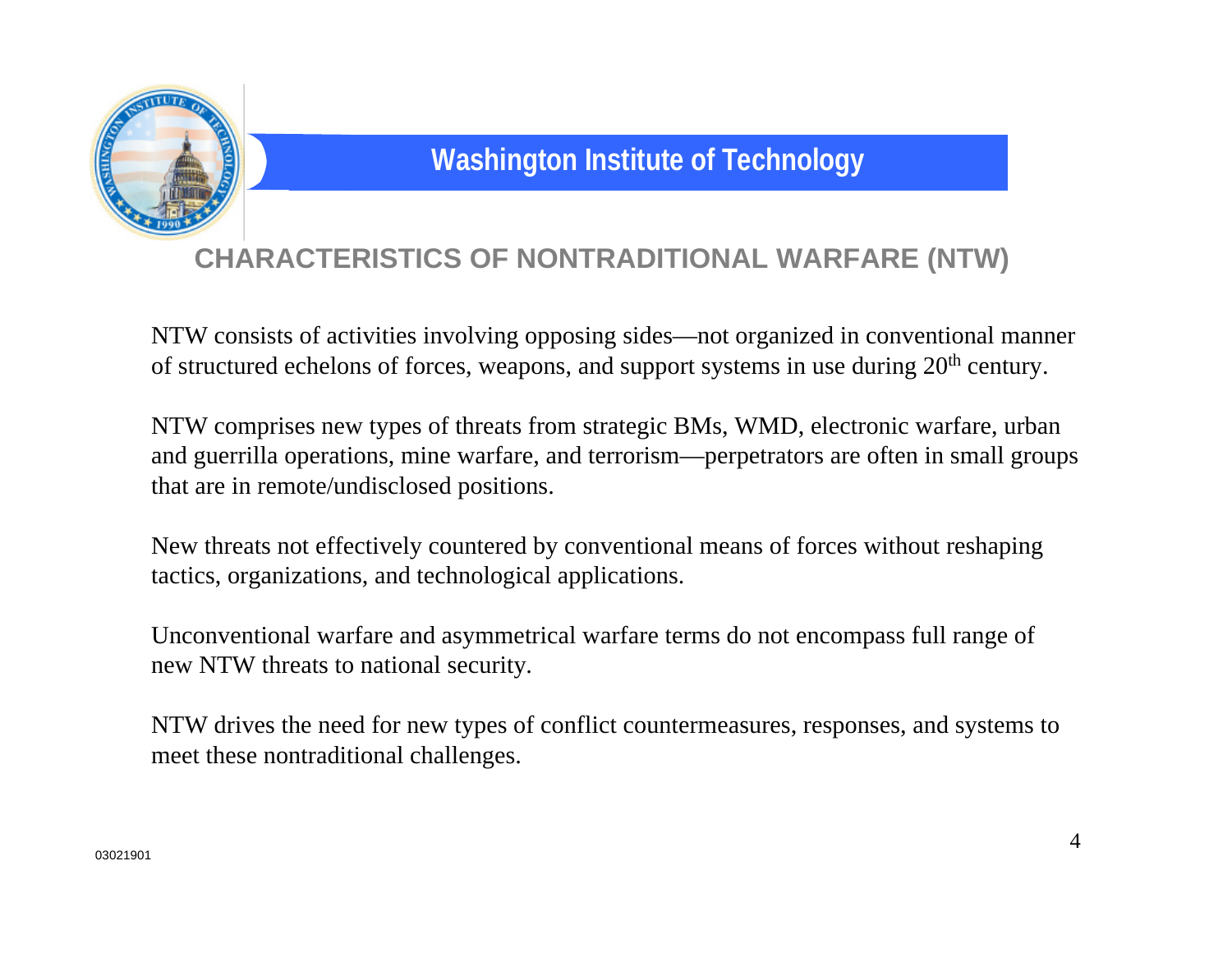

## **GENESIS OF BOOK**

Book on NTW started more than two years ago by small group of scientists, engineers, and defense experts.

Group of talented leaders and thinkers were concerned about focus, characteristics, and aspects of national security programs—reluctant shift from Cold War emphasis.

Decision was made to devote personal time and energy to introduce these concerns and suggest measures and responses for action by US and others through a series of 30 essays.

These independent efforts and views by the individuals were unfunded by government or other interests—Washington Institute of Technology served as arranger and supporter.

Overarching goal of group was to provide a foundation and forum for addressing issues, organizations, processes, and technological developments involved in responding to NTW threats.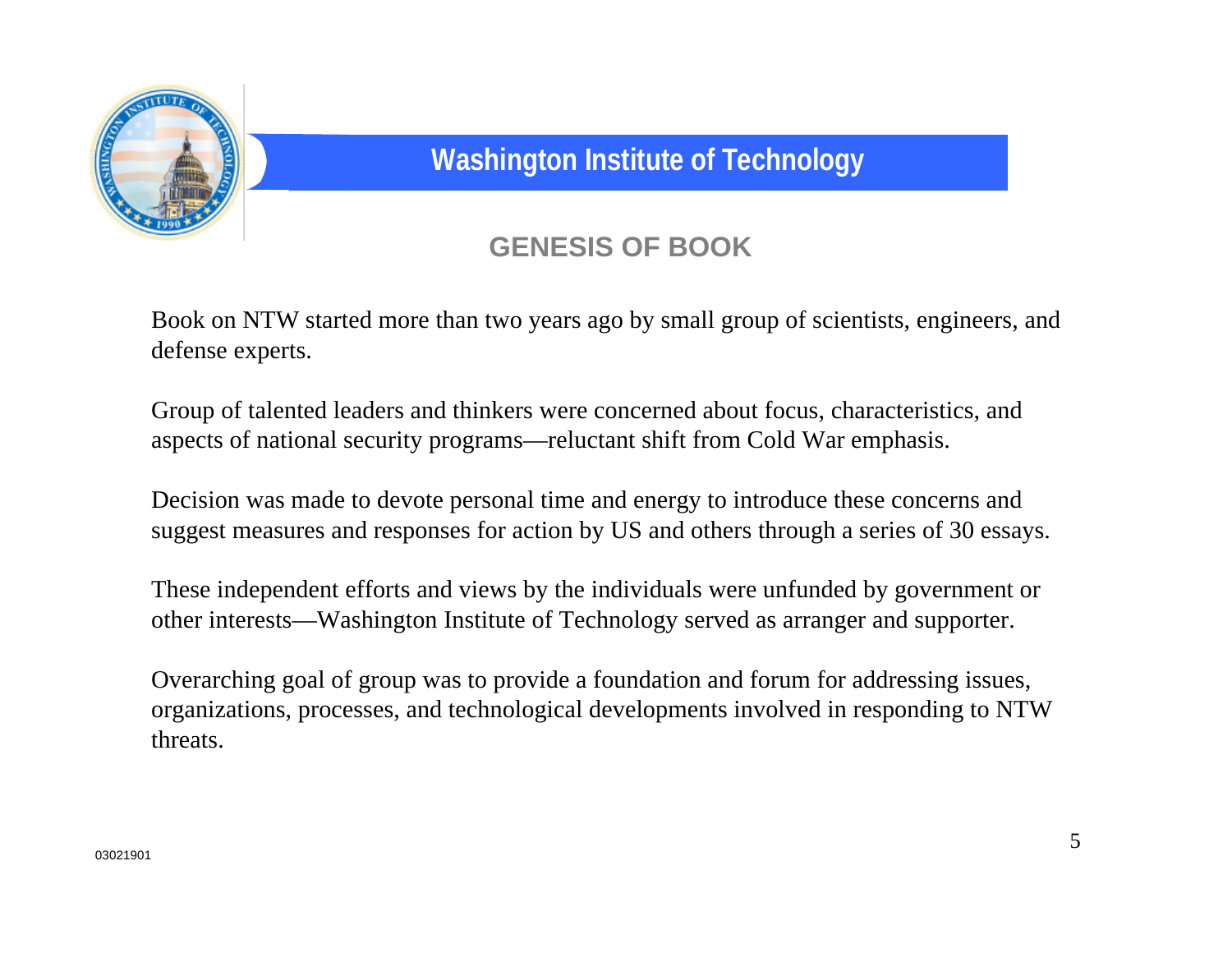

**NTW BOOK (published in May 2002)**

*Non-Traditional Warfare* is a collection of 30 essays providing a comprehensive overview of various aspects of NTW. Major sections include:

- Threats and Risks in the New Century
- Operations in the Non-Traditional Warfare (NTW) Environment
- Emergency Management in Hostile Environments
- Models and Tools for Addressing Non-Traditional Warfare
- Institutional Responses to Non-Traditional Warfare
- Applying New and Emergent Technologies in Non-Traditional Warfare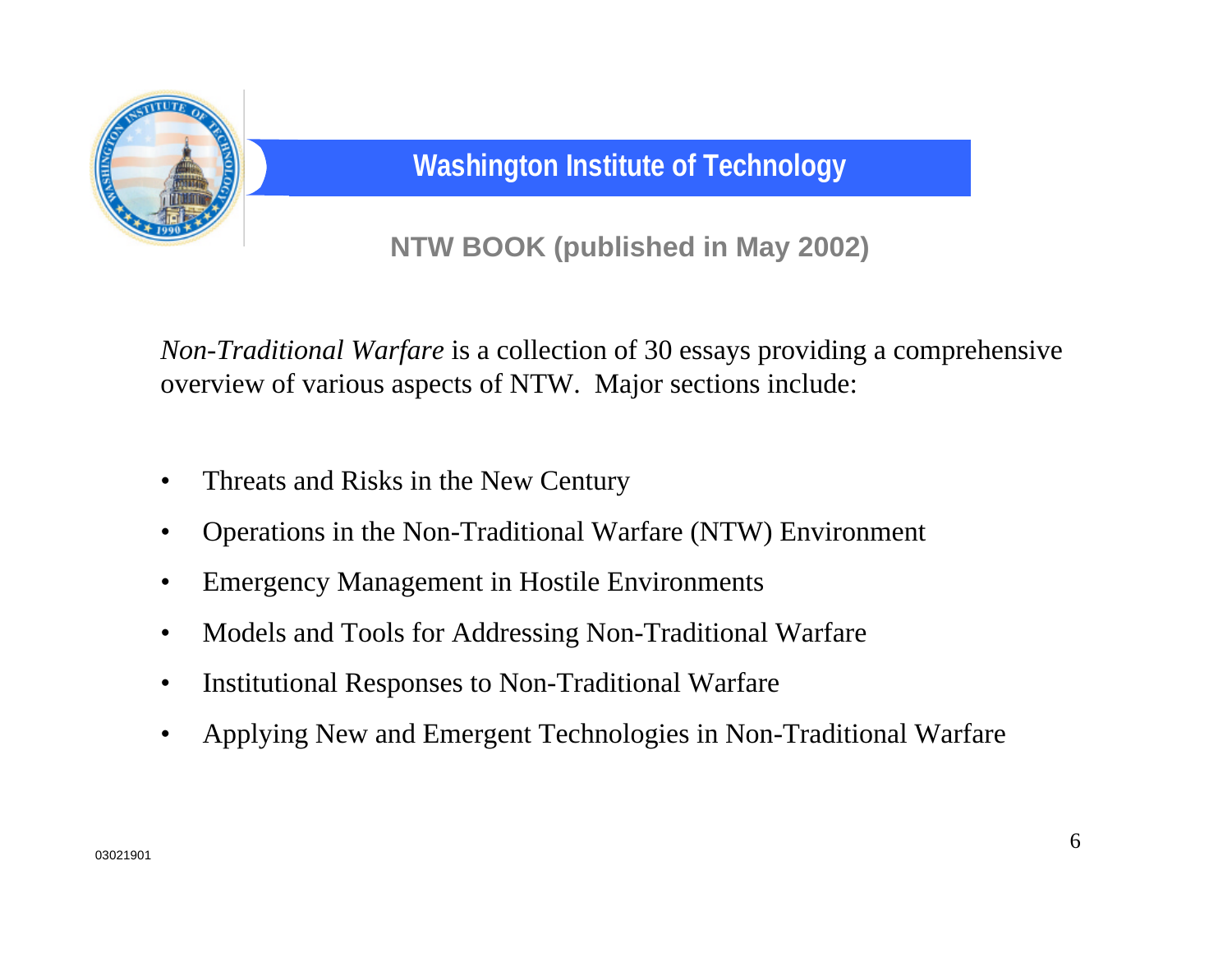

# **T&E OF EMERGING SYSTEMS IN NTW**

#### **BACKGROUND AND CONCERNS**

- Threat to US is shifting from cold war conditions to new array of threats, technologies and warfighting concepts
- This new problem set is designed to create asymetrics in US defenses capabilities through applications of chemical/biological weapons, electronic warfare, urban and guerrilla operations, and terrorist attacks.
- Nontraditional warfare (NTW) situations generate major perturbations to conventional T&E programs organized to address structured combat conditions
- New weapon effects manuals will need to be developed to address methodologies and database requirements outside boundaries of conventional weapons
- **These emerging conditions will cause changes in requirements for T&E as well as** technology countermeasures, system vulnerabilities and employment strategies for US weapon systems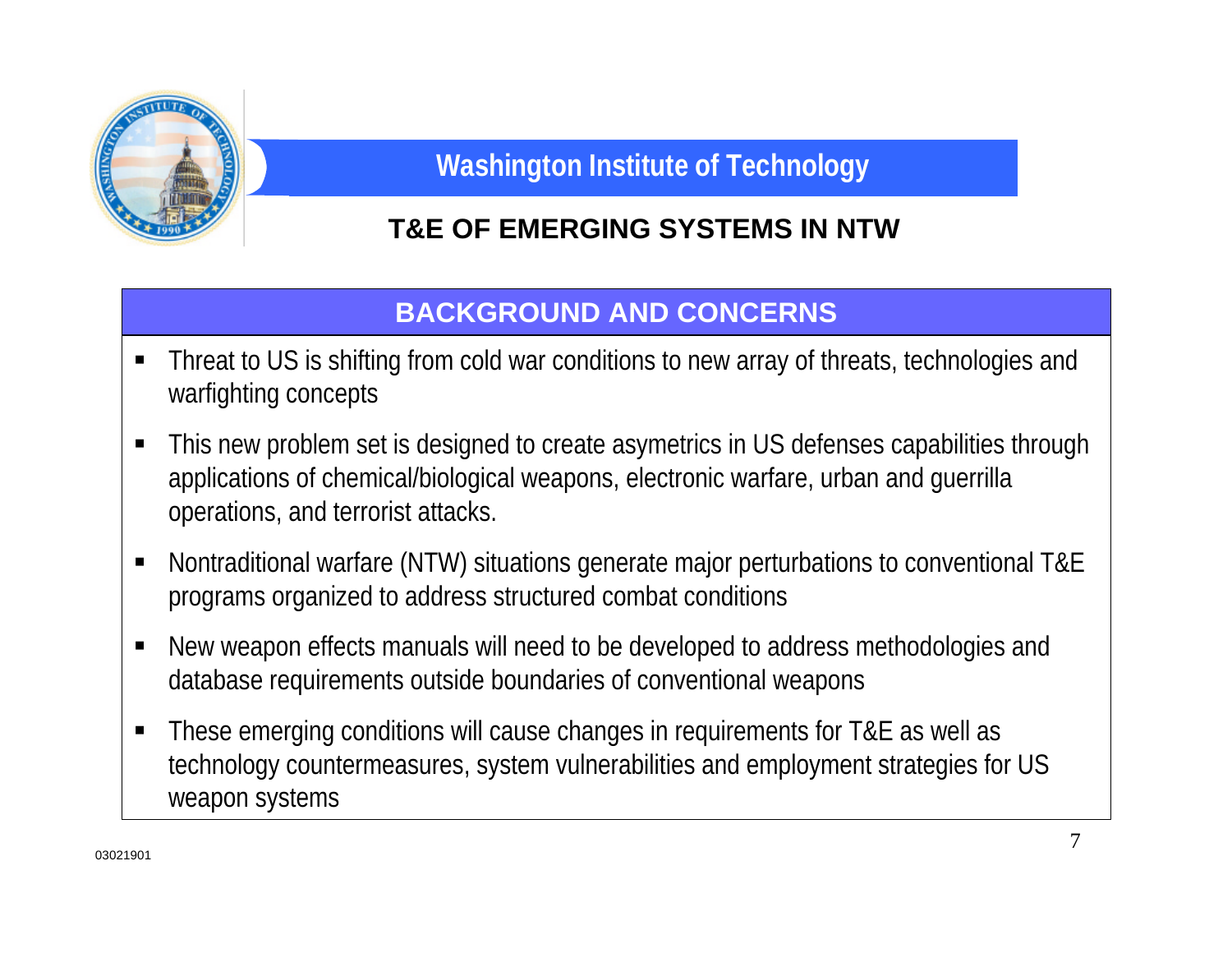

## **T&E OF EMERGING SYSTEMS IN NTW**

### **CURRENT NEEDS AND DEFICIENCIES**

- Ranges to test new technologies or threats from chemical/biological weapons, electronic warfare, and operations in less organized battlefield conditions
- Weapon effects data plus models and simulations (M&S) to support the T&E process
- Relationships and methodologies for estimating/projecting effects of new threats/technologies for future JMEMs
- Development of the T&E Master Plan, funding profile, and critical information requirements
- **Pereparation of communications and briefing packages to support new T&E program**
- Review and modifications of LFT&E legislation and funding to meet emerging threat/technologies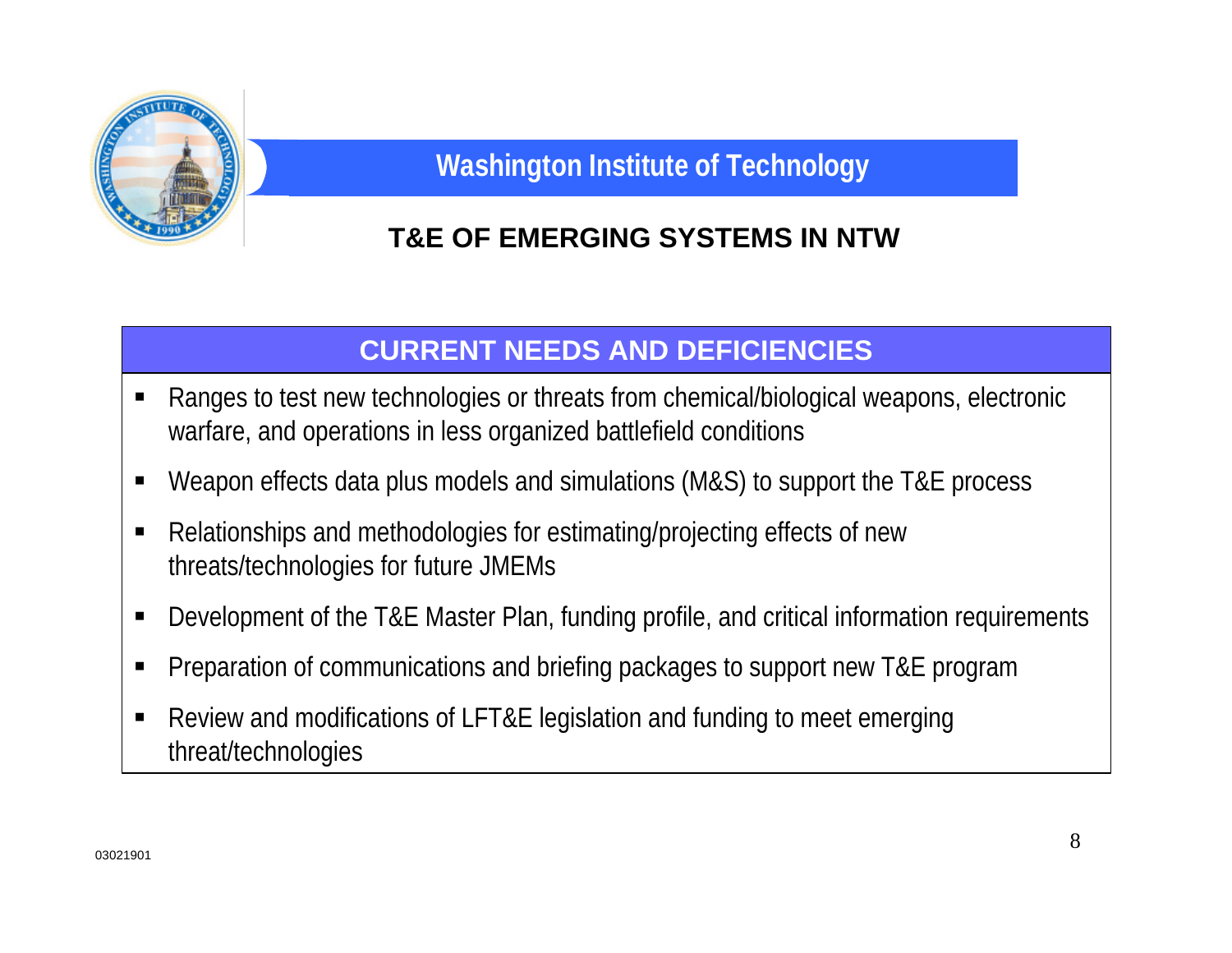| <b>EMERGING NON-</b><br><b>TRADITIONAL</b><br><b>WARFIGHTING T&amp;E</b><br><b>CONCERNS</b>    | <b>T&amp;E OBJECTIVES</b>                                                                                                                                                                            | <b>T&amp;E ISSUES/REQUIREMENTS</b>                                                                                                                                                                                                                                                      |
|------------------------------------------------------------------------------------------------|------------------------------------------------------------------------------------------------------------------------------------------------------------------------------------------------------|-----------------------------------------------------------------------------------------------------------------------------------------------------------------------------------------------------------------------------------------------------------------------------------------|
| <b>MANAGEMENT</b><br><b>INFORMATION AND</b><br><b>COMMUNICATIONS</b><br><b>SUPPORT SYSTEMS</b> | Determine vulnerability of U.S. systems in<br>ш<br>electronic warfare (EW) conditions                                                                                                                | Determine critical nodes in information transfer process<br>Ξ<br>Define EW threats and engagement concepts<br>Ξ<br>Establish equipment performance threshold criteria<br>п<br>Identify means to intercept information transfer and<br>П<br>processing                                   |
|                                                                                                | Evaluate means to enhance survivability of<br>U.S. C4I systems by adapting design<br>changes and process improvements<br>Develop test data for V&V of modeling and<br>simulation                     | Show impact of design changes/hardening on survivability<br>improvements<br>Create knowledge base on phenomenology associated<br>Ξ<br>with coupling of electronic effects to C4I equipment<br>Determine sensitivity to countermeasures and<br>Ξ<br>engagement constraints               |
| <b>DIRECTED</b><br><b>ENERGY</b><br><b>WEAPONS</b><br>(DEW)<br><b>SYSTEMS</b>                  | Determine susceptibility of U.S. combat<br>п<br>systems to damage from DEW systems<br>Develop data to support methodology for<br>$\blacksquare$<br>predicting DEW effects using M&S and test<br>data | Investigate compatibility of EMP hardening for other DEW<br>$\blacksquare$<br>systems including RF and lasers<br>Expand knowledge base on coupling effects of DEW on<br>п<br>combat systems<br>Determine sensitivity to countermeasures and<br>$\blacksquare$<br>engagement constraints |
|                                                                                                | Establish bounds on lethality of DEW<br>ш<br>against foreign combat systems                                                                                                                          | Develop insights into utility of focused non-nuclear EMP,<br>Ξ<br>RF weapons, and lasers against foreign combat systems<br>Identify means to enhance performance of DEW against<br>$\blacksquare$<br>foreign systems                                                                    |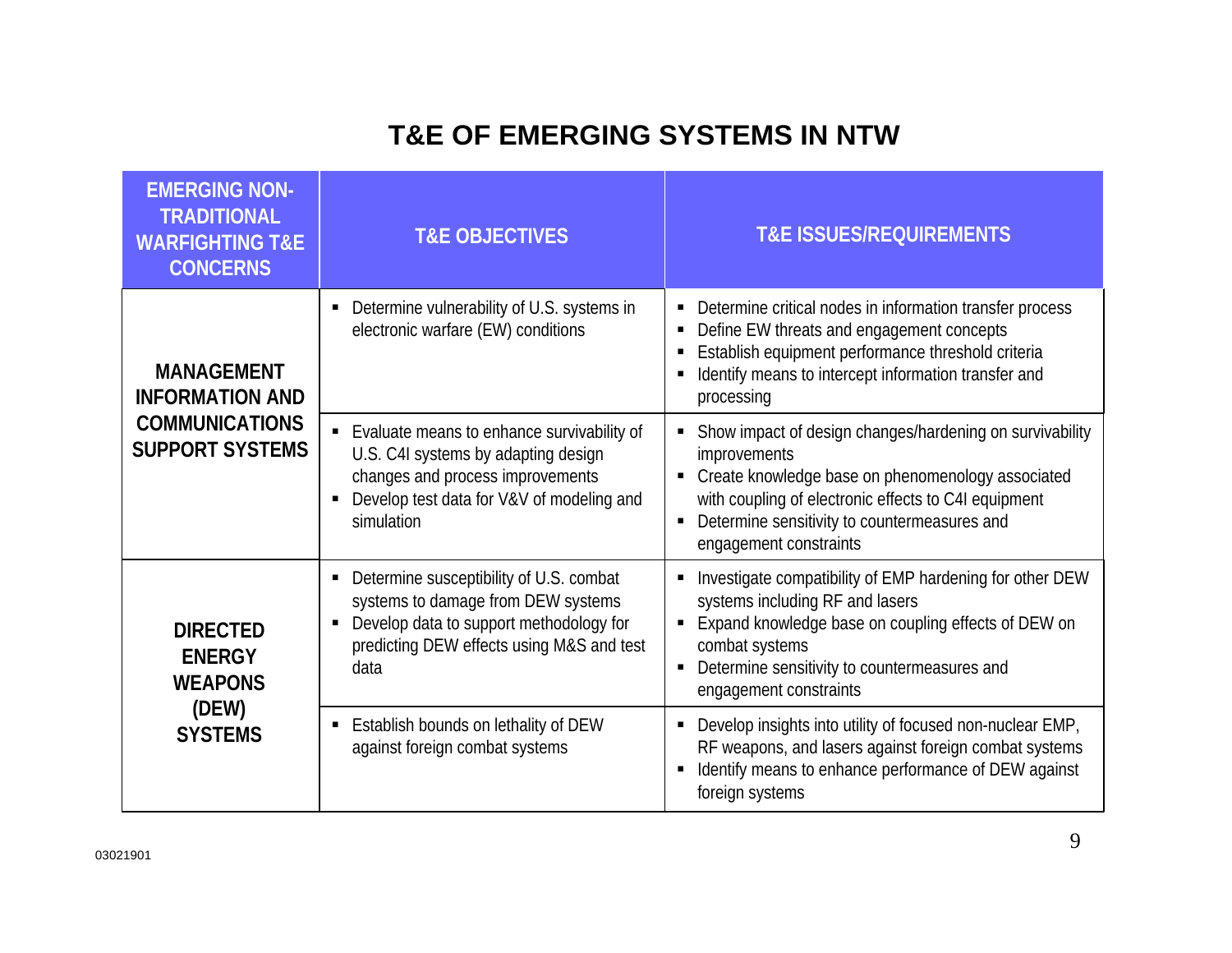| <b>EMERGING NON-</b><br><b>TRADITIONAL</b><br><b>WARFIGHTING T&amp;E</b><br><b>CONCERNS</b>                                                                                                                                                                                | <b>T&amp;E OBJECTIVES</b>                                                                                              | <b>T&amp;E ISSUES/REQUIREMENTS</b>                                                                                                                                                                                                                                                                                                                          |  |
|----------------------------------------------------------------------------------------------------------------------------------------------------------------------------------------------------------------------------------------------------------------------------|------------------------------------------------------------------------------------------------------------------------|-------------------------------------------------------------------------------------------------------------------------------------------------------------------------------------------------------------------------------------------------------------------------------------------------------------------------------------------------------------|--|
| <b>PRECISION</b>                                                                                                                                                                                                                                                           | Investigate lethality of precision gun-<br>launched projectiles against high value<br>military targets                 | • Show trades between employing velocity and guidance-<br>combinations versus mass to achieve targets kills<br>Clarify promise of electro-mechanical-chemical<br>$\blacksquare$<br>technology to reduce cost and weight factors                                                                                                                             |  |
| <b>STRIKE</b><br><b>SYSTEMS</b>                                                                                                                                                                                                                                            | Develop data to support methodology for<br>projectile lethality based on velocity rather<br>than mass for target kills | Develop concepts for testing precision guided sensor<br>Ξ<br>weapon combinations<br>Evaluate consequences of hitting "sweet spot" or tight hit<br>$\blacksquare$<br>patterns rather than general vulnerability areas to predict<br>damage<br>Assess the validity of current models for JLF/LFT shot<br>$\blacksquare$<br>planning in precision strike tests |  |
| Determine vulnerability of U.S. and foreign<br>systems to non-destructive weapons<br>concepts to include non-nuclear EMP,<br><b>NON-LETHAL</b><br>electrical energy dispensing personnel<br><b>WEAPONS</b><br>debilitation, and mechanical energy material<br>debilitation |                                                                                                                        | Develop performance objectives/criteria for non-lethal<br>$\blacksquare$<br>weapon requirements against personnel and material<br>Determine Battle Damage Assessment (BDA) methods<br>П<br>and processes                                                                                                                                                    |  |
|                                                                                                                                                                                                                                                                            | Support methodologies for predicting non-<br>$\blacksquare$<br>lethal target damage                                    | Evaluate personnel and material damage levels<br>Ξ<br>necessary to accomplish mission degradation                                                                                                                                                                                                                                                           |  |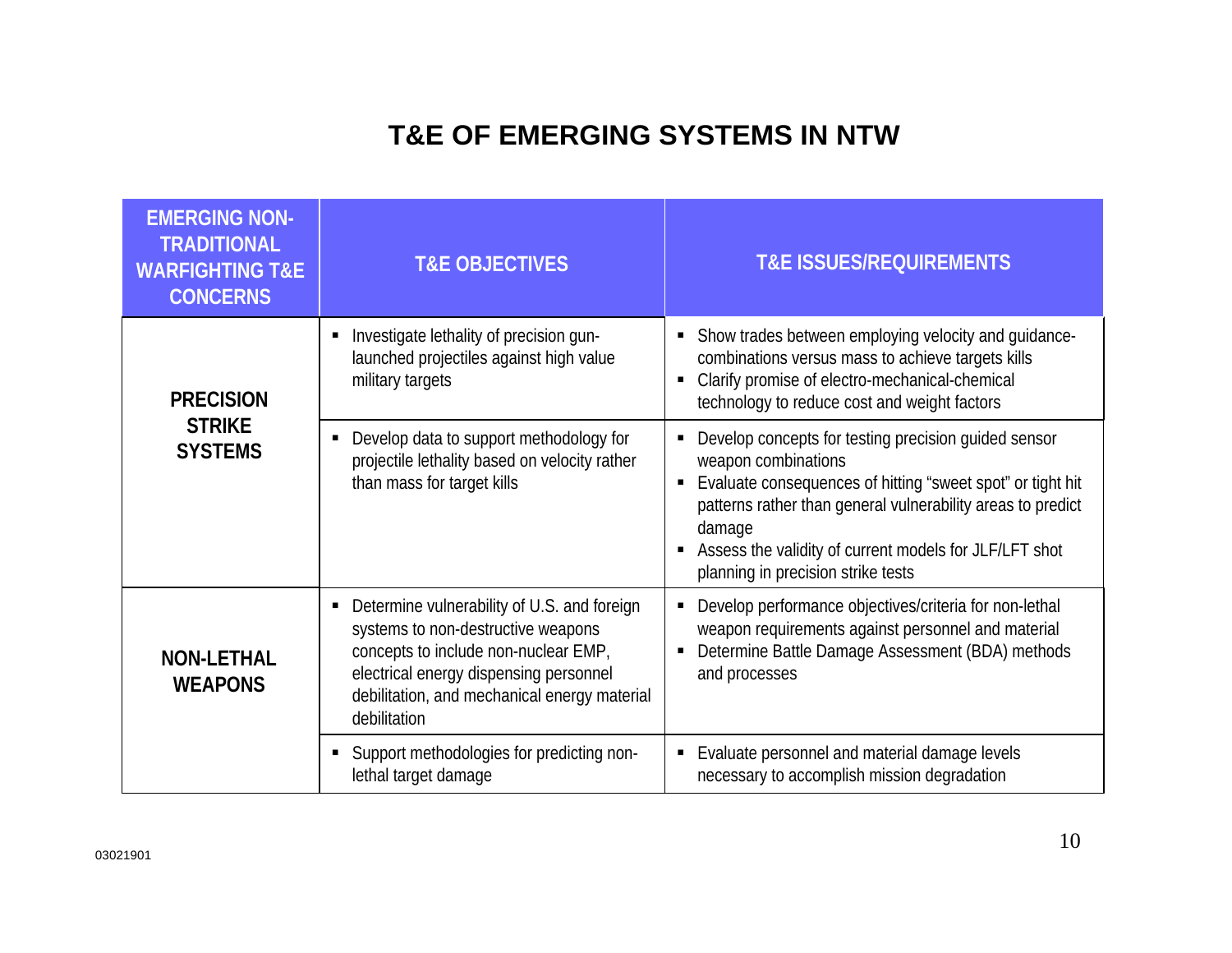| <b>EMERGING NON-</b><br><b>TRADITIONAL</b><br><b>WARFIGHTING T&amp;E</b><br><b>CONCERNS</b> | <b>T&amp;E OBJECTIVES</b>                                                                                                                                            | <b>T&amp;E ISSUES/REQUIREMENTS</b>                                                                                                                                                                                                                                                |
|---------------------------------------------------------------------------------------------|----------------------------------------------------------------------------------------------------------------------------------------------------------------------|-----------------------------------------------------------------------------------------------------------------------------------------------------------------------------------------------------------------------------------------------------------------------------------|
| <b>ROBOTIC</b>                                                                              | Determine vulnerability of emerging combat<br>٠<br>systems to anti-armor robotic systems                                                                             | Evaluate implications of target size, mobility, and stealth<br>п<br>capability to achieve target kills                                                                                                                                                                            |
| <b>COMBAT</b><br><b>SYSTEMS</b>                                                             | Assess lethality of U.S. weapons against<br>٠<br>threat robotic systems                                                                                              | Investigate options and techniques for defeating robotic<br>Е<br>threat systems with lethal and DEW systems                                                                                                                                                                       |
| <b>COUNTER-</b><br><b>TERRORIST</b><br><b>WEAPONS</b>                                       | Determine capability of U.S. armored<br>п<br>systems to withstand chemical/biological<br>attacks from mortars and artillery rounds                                   | Translate threat scenarios into framework for test<br>$\blacksquare$<br>planning including simulations, burst locations from<br>targets, and instrumentation<br>Determine vulnerability of combat vehicle occupants as a<br>function of test conditions and engagement parameters |
|                                                                                             | Determine capability of U.S. personnel in<br>Ξ<br>combat vehicles to withstand chemical/<br>biological weapons by onboard rapid<br>detection and protective measures | Assess utility of current and planned measures to protect<br>Ξ<br>combat vehicle occupants with detection devices and<br>inoculation, protective clothing, overpressure, etc.                                                                                                     |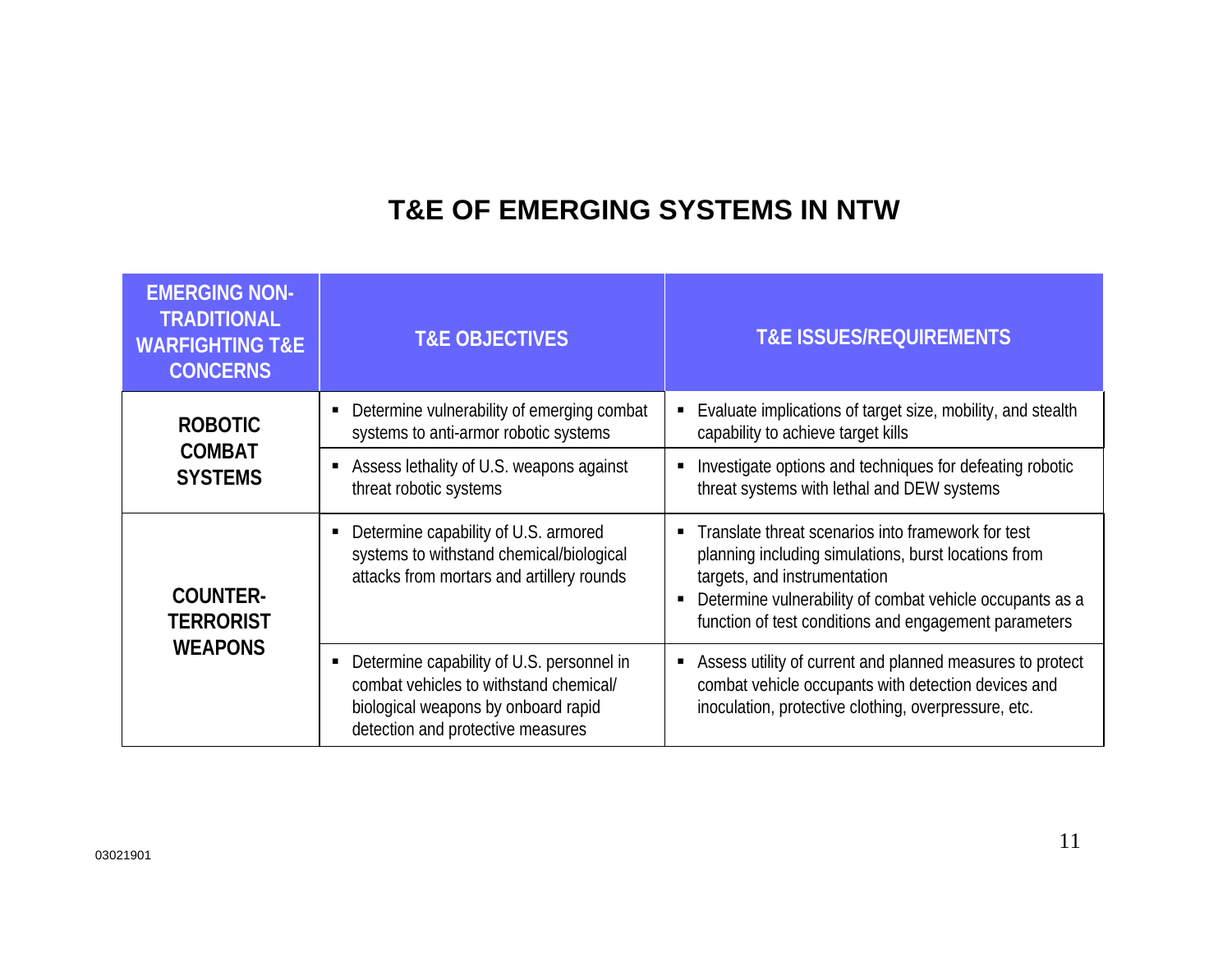#### **FACTORS AFFECTING T&E REQUIREMENTS FOR NONTRADITIONAL WARFIGHTING EQUIPMENT AND SYSTEMS**

|                                                                     |                                        |                      | <b>KEY CONSIDERATIONS AND FACTORS</b> |              |                      |
|---------------------------------------------------------------------|----------------------------------------|----------------------|---------------------------------------|--------------|----------------------|
| <b>EMERGING NTW SYSTEMS</b>                                         | STANDARD<br>CRITERIA<br><b>TESTING</b> | TESTING<br>RESOURCES | AVAILABIL<br><b>M&amp;S</b>           | <b>ACDTs</b> | COLLATERAL<br>DAMAGE |
| Management Information and<br><b>Communications Support Systems</b> |                                        |                      |                                       |              |                      |
| <b>DEW Systems</b>                                                  |                                        |                      |                                       | $\bullet$    |                      |
| <b>Precision Strike Systems</b>                                     | $\bullet$                              |                      | $\bullet$                             |              |                      |
| Non-Lethal Weapons                                                  |                                        |                      |                                       | $\bullet$    |                      |
| <b>Robotic Combat Systems</b>                                       |                                        |                      |                                       | $\bullet$    |                      |
| <b>Counterterrorist Weapons</b>                                     |                                        |                      |                                       |              |                      |



Somewhat important

Moderately important

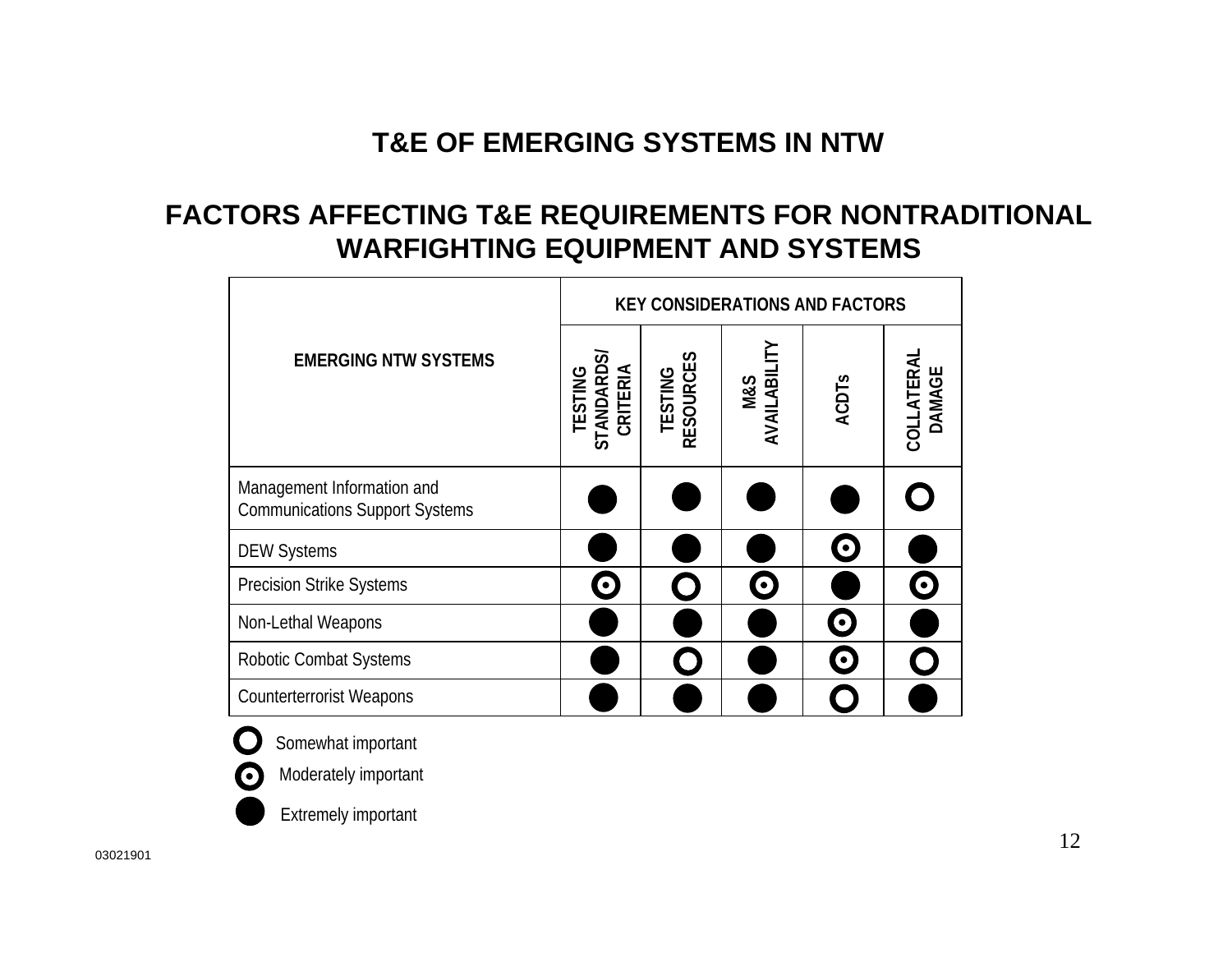| <b>MODEL PURPOSE</b>                                                                                                                                      | <b>MODEL OPERATION</b>                                                                                                                                                                                           | <b>LIMITATIONS</b>                                                                                                                                                                                                                  |
|-----------------------------------------------------------------------------------------------------------------------------------------------------------|------------------------------------------------------------------------------------------------------------------------------------------------------------------------------------------------------------------|-------------------------------------------------------------------------------------------------------------------------------------------------------------------------------------------------------------------------------------|
| To test and evaluate capability<br>of systems to operate in NTW<br>environments. To use models<br>for predicting performance and<br>vulnerability issues. | T&E models consist of<br>processes, automation, and<br>algorithms to reflect system<br>performance or technology<br>capabilities. Models can be<br>physics-based, empirical based,<br>or analytical formulations | • M&S predictions rarely<br>coincide with actual test<br>results.<br>• Surrogates, simulations, and<br>new test ranges are<br>necessary to treat many NTW<br>scenarios<br>■ Existing databases do not<br>cover emerging NTW threats |